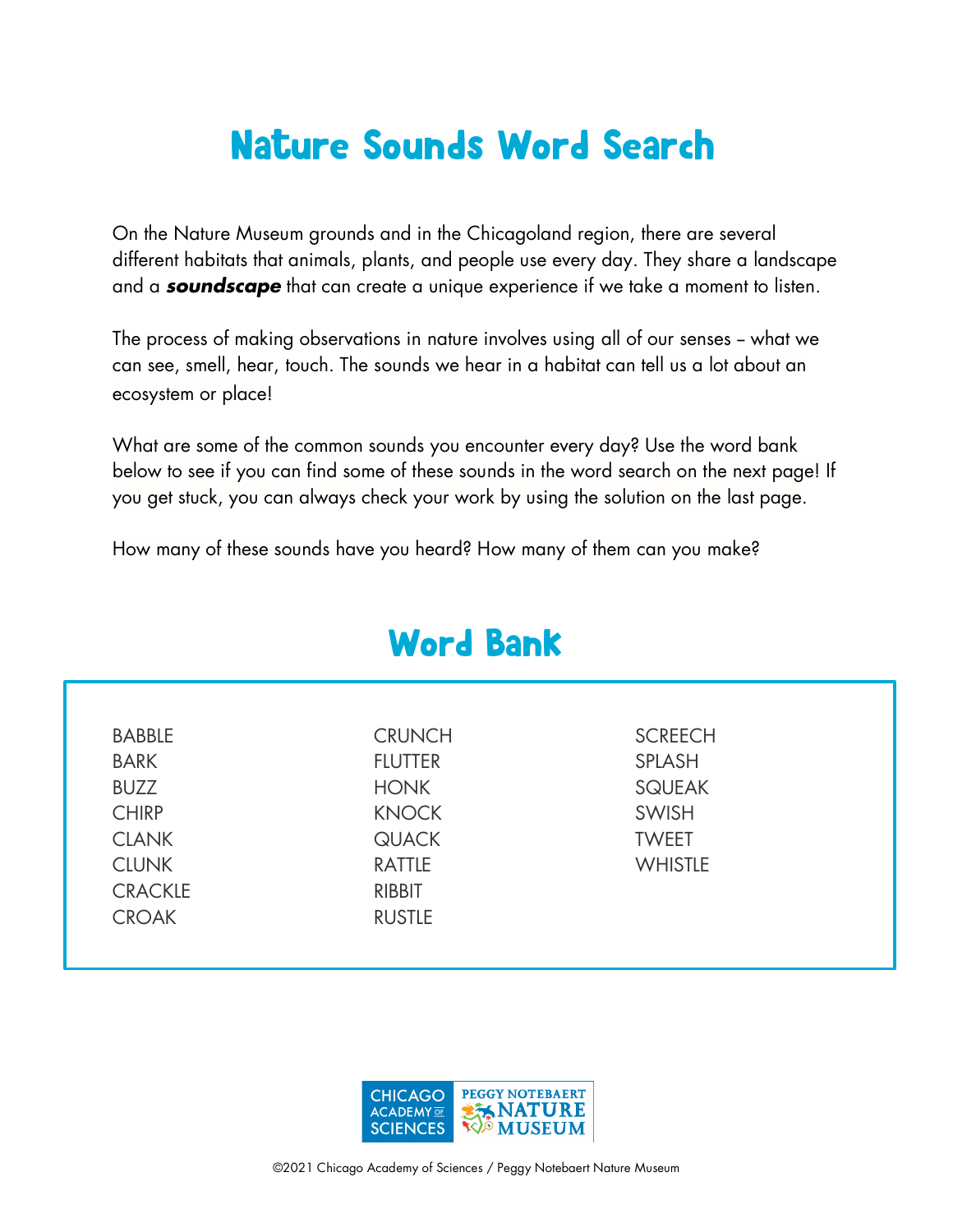## Nature Sounds Word Search

| F.          |              | J L          |    |        |     |              | X N U M Z V C R U N C H S Q |                 |   |                |                |                |              |                |
|-------------|--------------|--------------|----|--------|-----|--------------|-----------------------------|-----------------|---|----------------|----------------|----------------|--------------|----------------|
|             | $\vee$       | $\mathsf{R}$ |    |        |     |              | N S I Q C B C S X L K A W C |                 |   |                |                |                |              |                |
| U           | W            |              |    |        |     |              | F A Q P W U B A G Q C       |                 |   | K              | $\overline{N}$ | $\mathbb{R}^n$ |              |                |
|             | -F           | $\mathsf{T}$ | N  |        |     |              | T W L H A U J Y U           |                 |   | H              | N              | S.             | - U          | R              |
| Τ           | Y            |              |    |        |     |              | V D Q T O A I C Z B S E     |                 |   |                | $\mathbb{R}$   | H              | N            | A              |
| E           | H            |              |    |        |     |              | B A B B L E S S K Z C J A R |                 |   |                |                |                | K            | $\overline{C}$ |
| R.          |              |              |    |        |     |              | M O Y J V Z E C H T K       |                 | R | $-F$           | $\mathbb{R}^n$ | K              | $\mathsf{P}$ | K              |
| $S_{\cdot}$ |              |              |    |        |     |              | F W N N C L A N K W L E     |                 |   | $\overline{B}$ | $\mathsf{A}$   | R              | $\mathsf{K}$ |                |
|             | $\cdot$      | $\mathsf{A}$ | R  | K      | R   | $\mathbb{R}$ | B B                         | $I$ $I$ $L$ $E$ |   | S.             | Y V            |                | -U           | E              |
|             | P            | F.           | N  |        |     |              | T E O U W P R J C R         |                 |   |                | O A            |                | K            | $\mathcal{Q}$  |
| Z           | R.           | $\bigcup$    | S. | T L    |     |              | E K N O C K H U             |                 |   |                | Z              | H              | G            | - B            |
|             | $\mathbf{I}$ | H            | B  | $\vee$ | T W |              | E E T B D U                 |                 |   | $\bigcirc$     | K              | $\mathsf{K}$   | $\mathsf{K}$ | $\chi$         |
|             |              |              |    |        |     |              |                             |                 |   |                |                |                |              |                |

Find the following words in the puzzle. Words are hidden  $\rightarrow \rightarrow \rightarrow$  and  $\rightarrow$ 

| <b>BABBLE</b>  | <b>CRUNCH</b>  | <b>SCREECH</b> |
|----------------|----------------|----------------|
| <b>BARK</b>    | <b>FLUTTER</b> | <b>SPLASH</b>  |
| <b>BUZZ</b>    | <b>HONK</b>    | <b>SQUEAK</b>  |
| <b>CHIRP</b>   | <b>KNOCK</b>   | <b>SWISH</b>   |
| <b>CLANK</b>   | <b>QUACK</b>   | <b>TWEET</b>   |
| <b>CLUNK</b>   | <b>RATTLE</b>  | <b>WHISTLE</b> |
| <b>CRACKLE</b> | <b>RIBBIT</b>  |                |
| <b>CROAK</b>   | <b>RUSTLE</b>  |                |
|                |                |                |